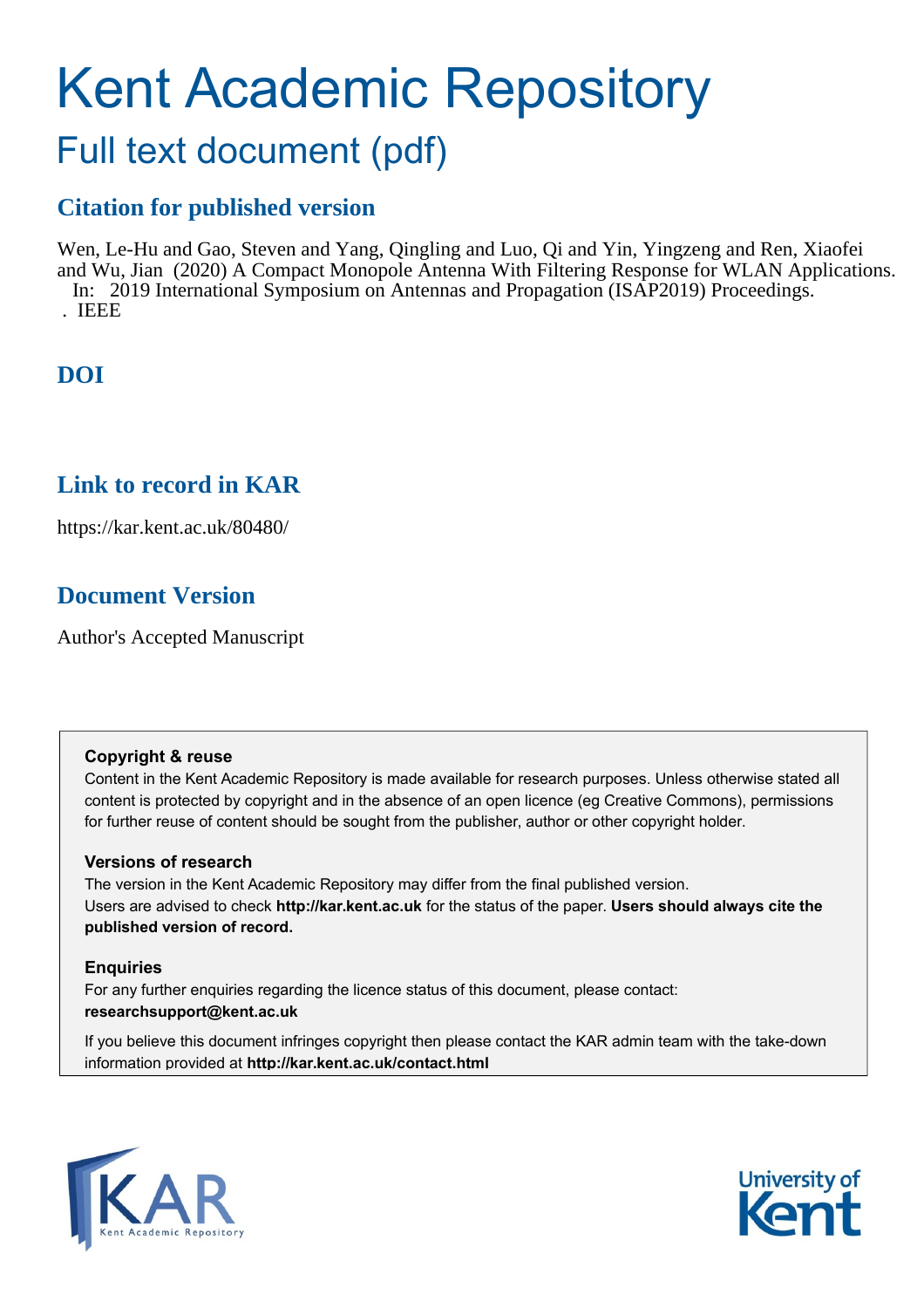# A Compact Monopole Antenna With Filtering Response for WLAN Applications

Lehu Wen<sup>1</sup>, Steven Gao<sup>1</sup>, Qingling Yang<sup>1</sup>, Qi Luo<sup>1</sup>, Yingzeng Yin<sup>2</sup>, Xiaofei Ren<sup>3</sup>, and Jian Wu<sup>3</sup> <sup>1</sup> School of Engineering and Digital Arts, University of Kent, Canterbury CT2 7NT, United Kingdom. <sup>2</sup> National Key Laboratory of Antennas and Microwave Technology, Xidian University, Xi'an 710071, China. <sup>3</sup> Innovation and Research Center, China Research Institute of Radiowave Propagation, Qingdao, 266107, China.

*Abstract***—A novel compact monopole antenna with filtering response for WLAN applications is presented in this paper. The antenna is composed of a capacity-loaded matching patch, two resonators, and two end-coupled monopoles. The resonators consist of wide rectangular patches and narrow shorted lines to form the resonance, and the resonators are printed on the different layers to increase the design flexibility. Two meandering monopoles are located at the edges of the top layer with capacitive coupling at each other's end. The mutual couplings between the meander monopoles are utilized to produce two radiation nulls at the two band-edges. Based on the design method, the prototype of the proposed antenna was designed, fabricated and measured. The measured results show that the antenna has a broad bandwidth of 16% for** *S11***<-10 dB. Also, ideal omnidirectional radiation patterns, and steep band-edge selectivity with two radiation nulls are achieved for the proposed antenna.** 

*Index Terms***—Compact antenna, filtering response, monopole antenna, WLAN applications.** 

### I. INTRODUCTION

As the fast development of the modern wireless communication technologies, there are increasingly strict requirements on the performances of antennas. Recent years, antennas with filtering characteristic are much welcomed by many researchers because of their high integration, compact size and good filtering radiation performance [1]. Another appealing benefit for filtering antennas is that when the filtering characteristic is integrated into the antenna, the designer will take the overall consideration for the antenna and the filter, and the mismatch between them will be largely reduced [2].

Attracted by their attractive features, filtering antennas have been investigated and reported by many researchers. The Γshaped monopole antenna [3] was designed with three-pole filtering property for omnidirectional communication systems. However the band-edge selectivity was not very good due to its simple configuration. Patch antennas can also perform filtering properties and have unidirectional radiation patterns [4]-[7]. By using the elaborately designed feeding lines, [6] and [7] presented a dual-polarized filtering antenna and a differential filtering antenna with good radiation performances. However, in these designs, multi-layer techniques were applied with the increased fabrication costs. Filtering microstrip antenna arrays [8]-[9] were designed with filtering power dividers and baluns for high gain and reduced side-lobe. The design procedure was complicated for the design of the coupled microstrip lines. In [11] and [12], high frequency selectivity was obtained because



Fig.1. Detailed configuration of proposed antenna.

TABLE I Detailed design parameters in Fig. 1

| Detailed design parameters in Fig. 1 |      |  |     |     |         |     |    |
|--------------------------------------|------|--|-----|-----|---------|-----|----|
| Parameter                            |      |  | W,  | W,  | $W_{A}$ |     | Ω÷ |
| Value (mm)                           | 14.4 |  | 0.4 | 0.5 | 09      |     |    |
| Parameter                            | ⊷    |  |     |     | LA      | :د  |    |
| Value (mm)                           |      |  |     | 6.5 |         | 0.2 |    |

of two transmission zeros realized for a balanced dipole antenna [11] and a slot-line antenna [12], but radiation patterns are not ideal enough for the omnidirectional radiation application.

In this paper, a novel compact monopole antenna with filtering response for WLAN applications is presented. The antenna is comprised of the capacity-coupled patches for impedance matching, two quasi-CPW resonators, and two mutual end-coupled monopoles. By using cascading resonators and end-coupled monopoles, two radiation nulls are realized at two band-edges for the presented antenna. For verification, a prototype of the proposed antenna was fabricated and measured. Both the simulated and measured results show that the antenna has a high band-edge selectivity and ideal omnidirectional radiation patterns, which can be a good candidate for WLAN applications.

### II. ANTENNA DESIGN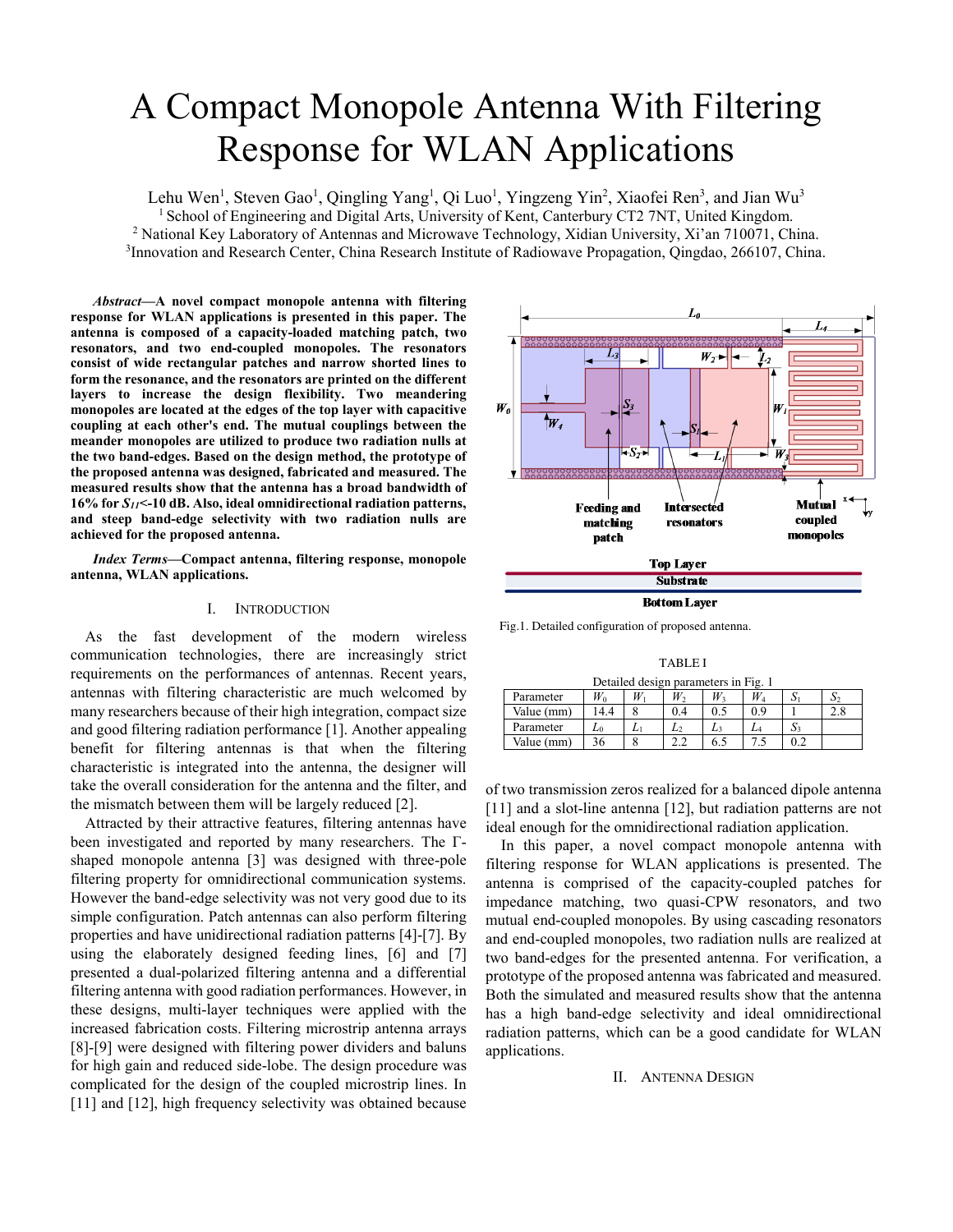

Fig. 2. Frequency variation of radiation nulls as the design parameters  $L_4$ .



Fig. 3. Frequency variation of radiation nulls as the design parameters  $S<sub>1</sub>$ .

### *A. Configuration*

The detailed configuration and design parameters of the proposed monopole antenna are shown in Fig. 1. There are three different parts of the antenna, a capacity-loaded patch functioning as the feeding and matching element, two partly overlapped resonators and two radiated monopoles. A low cost FR4 substrate with relative permittivity of 4.4 and thickness of 0.5 mm is used in this design. Detailed lengths of the antenna structure parameters are shown in the Table I.

The feeding and matching patch, which can be equivalent of the parallel and series matching capacities, is connected to a  $50\Omega$ microstrip feeding line. The resonators are intersected with each other on different layers to form a capacitor, and they are shorted by narrow microstrip lines to the edges of the substrate with plated via holes, which is equivalent to the parallel inductors. At the end of the antenna, two monopoles are allocated on the both edges of the top layer. To keep the compact size, monopoles are bent into the meander lines. Because of the close interaction between the radiation elements and the two monopoles, good filtering character is realized with two gain zeros on both side edges of the antenna operation frequency band.



Fig. 4. Photographs of the proposed antenna.



Fig. 5. Measured and simulated S-parameters of the proposed antenna.

### *B. Antenna Study*

In order to study the two radiation nulls, parametric study is performed in this section. Detailed study reveals that the parameters  $L_4$  and  $S_1$  have more sensitive effect on the antenna two radiation nulls. As is shown in Fig. 2, when the parameter  $L_4$  is decreased from 8 mm to 7 mm, the realized peak gain null at the higher band edge shifts to the higher frequency, while the realized peak gain null at the lower band edge remains unchanged. In addition, as shown in Fig. 3, by tuning the length  $S_l$ , the gain null at the lower band edge shifts much severely compared to the higher band edge. Similarly, when the length *S1* is decreased, the realized peak gain null at lower band edge moves to the higher frequency.

#### III. RESULTS AND DISSCUSSION

The proposed antenna was designed and fabricated on an FR4 substrate for low cost realization, and the photograph of the fabricated prototype is shown in the Fig. 4. The prototype was measured by a ROHDE & SCHWARZ network analyzer and a far field antenna measurement system. Both the measured  $S_{II}$ and the simulated  $S_{II}$  are shown in the Fig. 5 for comparison. Because of the unstability of the FR4 substrate and some fabricated errors, compared to the simulated results, the measured *S11* is slightly deteriorated and the frequency